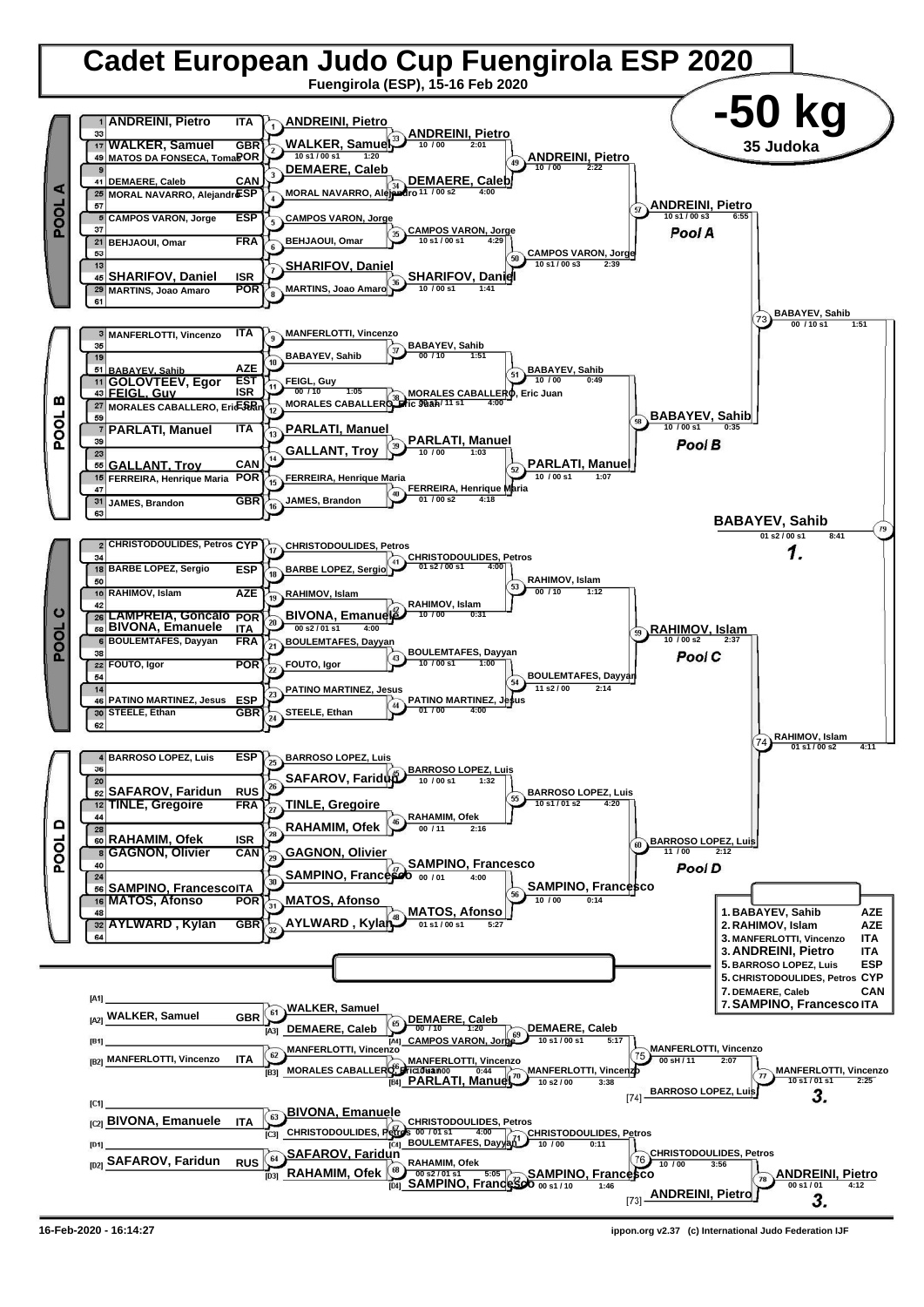

**<sup>16-</sup>Feb-2020 - 16:14:27 ippon.org v2.37 (c) International Judo Federation IJF**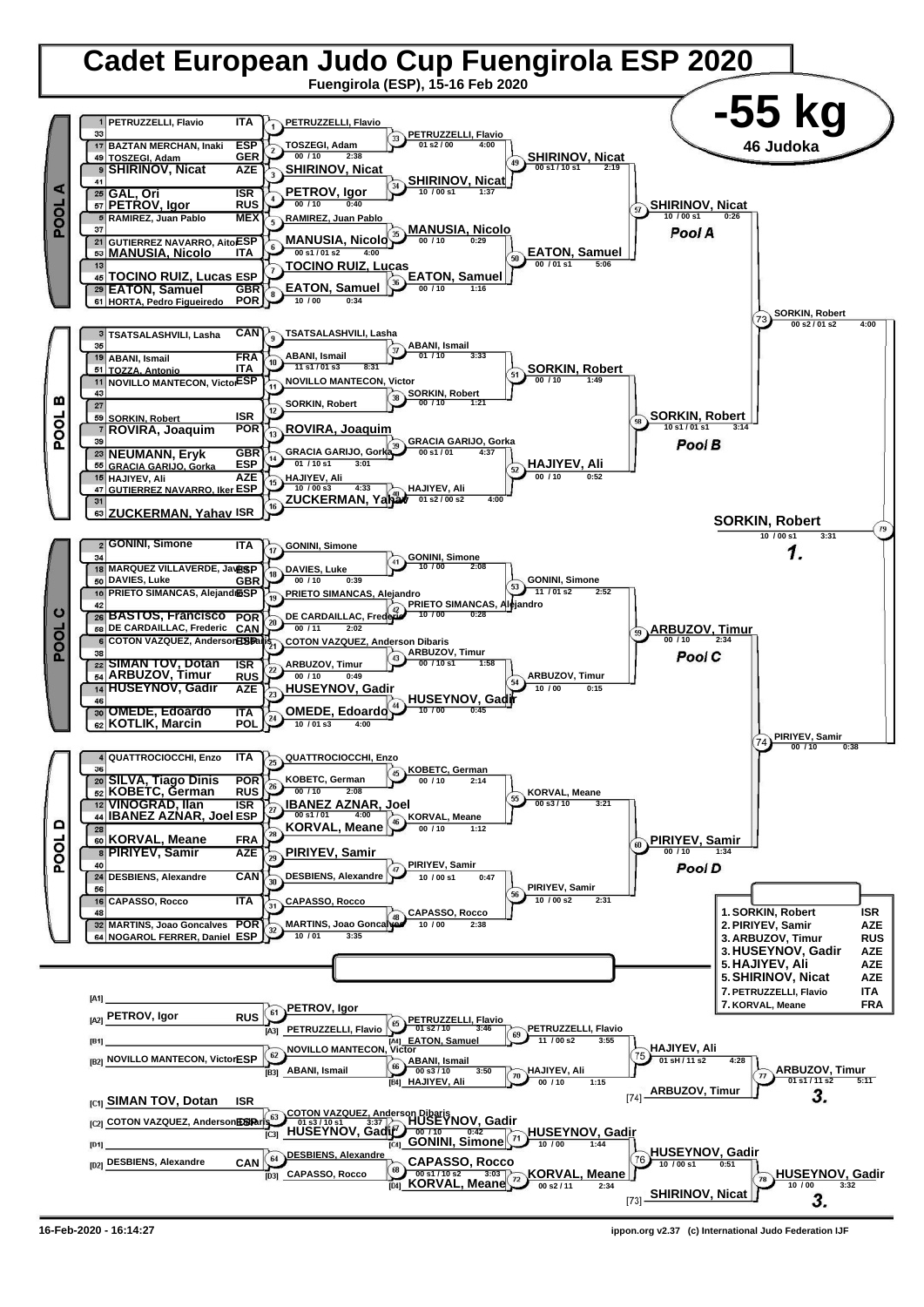

**<sup>16-</sup>Feb-2020 - 16:14:27 ippon.org v2.37 (c) International Judo Federation IJF**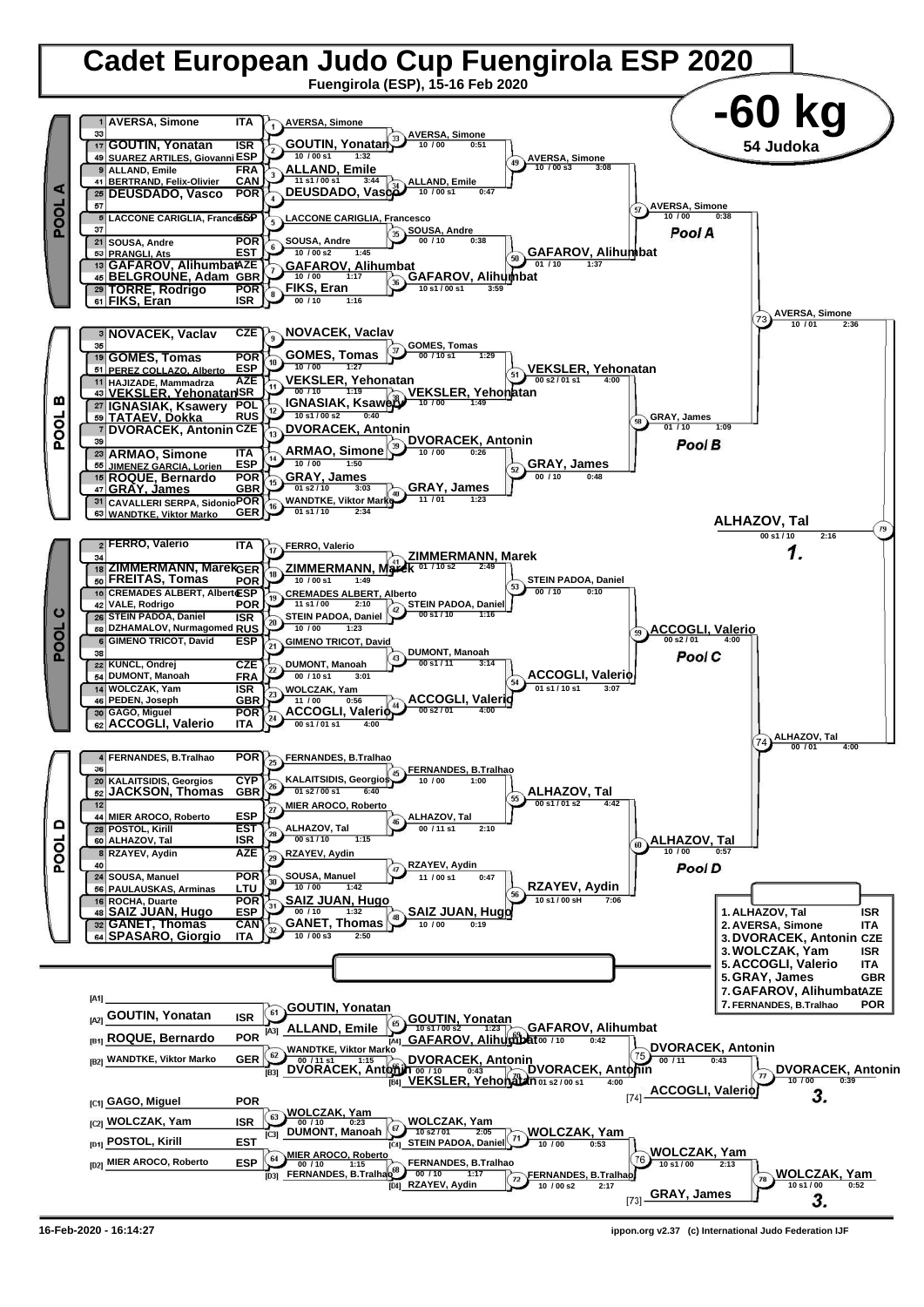

**<sup>16-</sup>Feb-2020 - 16:14:27 ippon.org v2.37 (c) International Judo Federation IJF**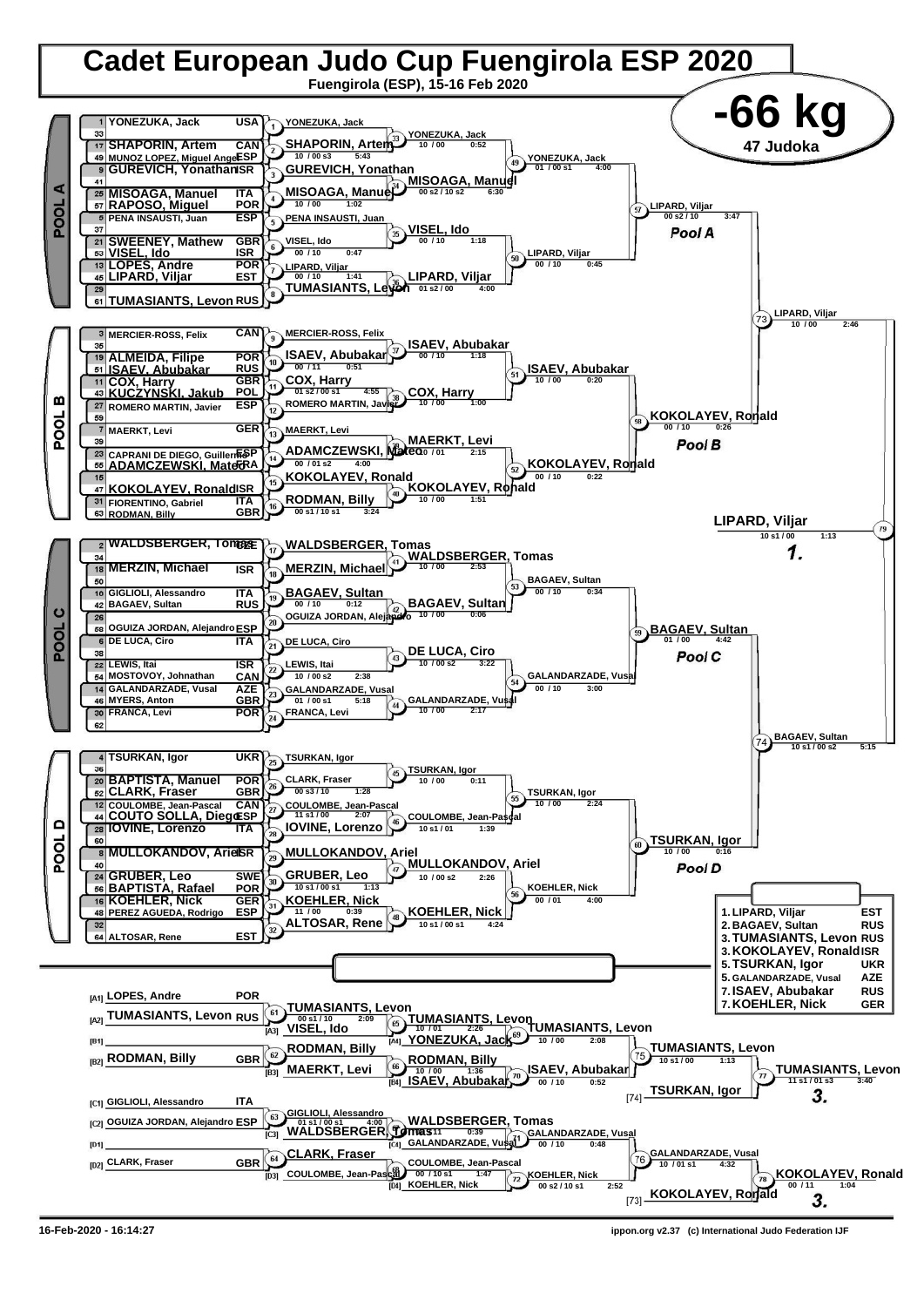

**<sup>16-</sup>Feb-2020 - 16:14:27 ippon.org v2.37 (c) International Judo Federation IJF**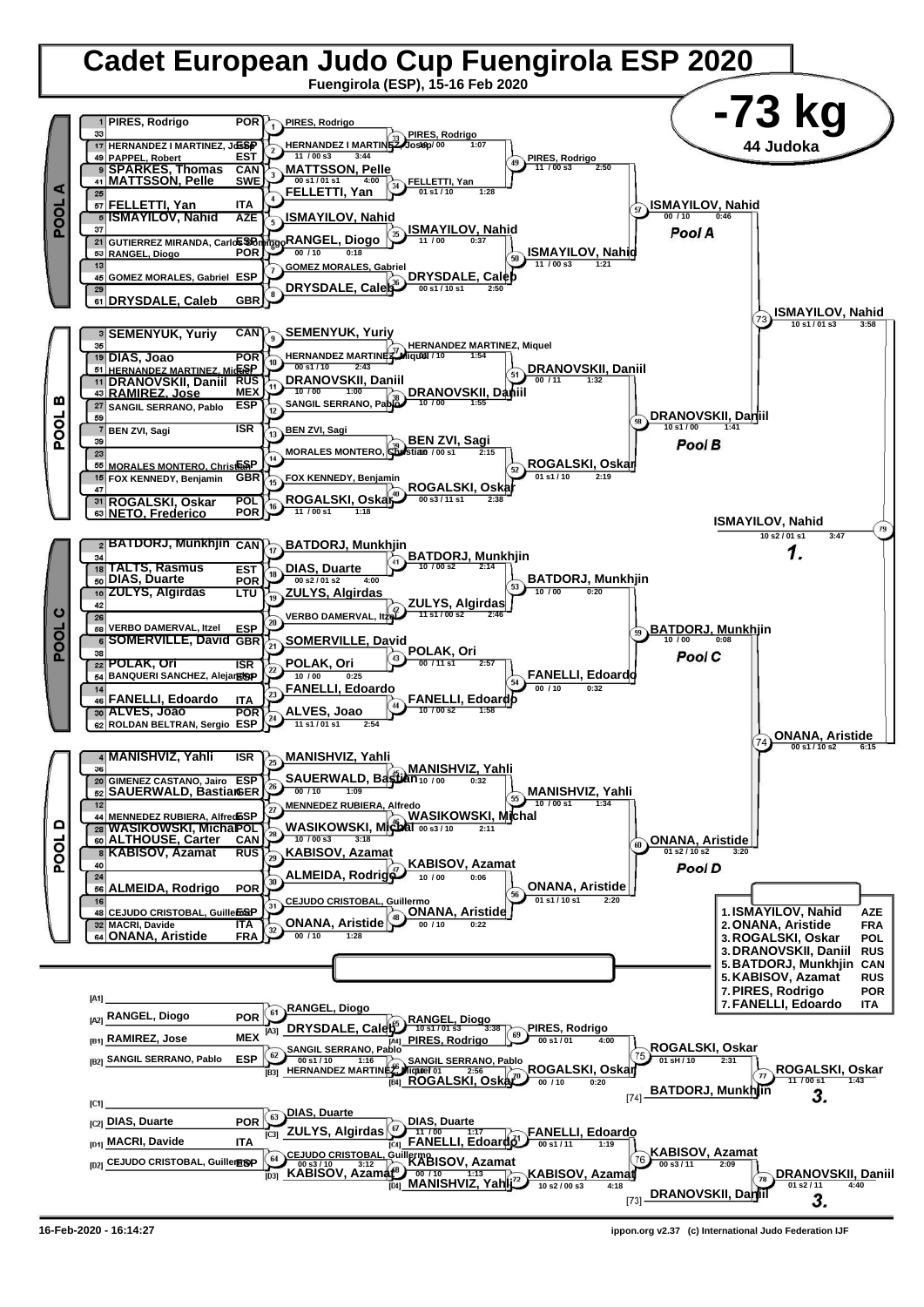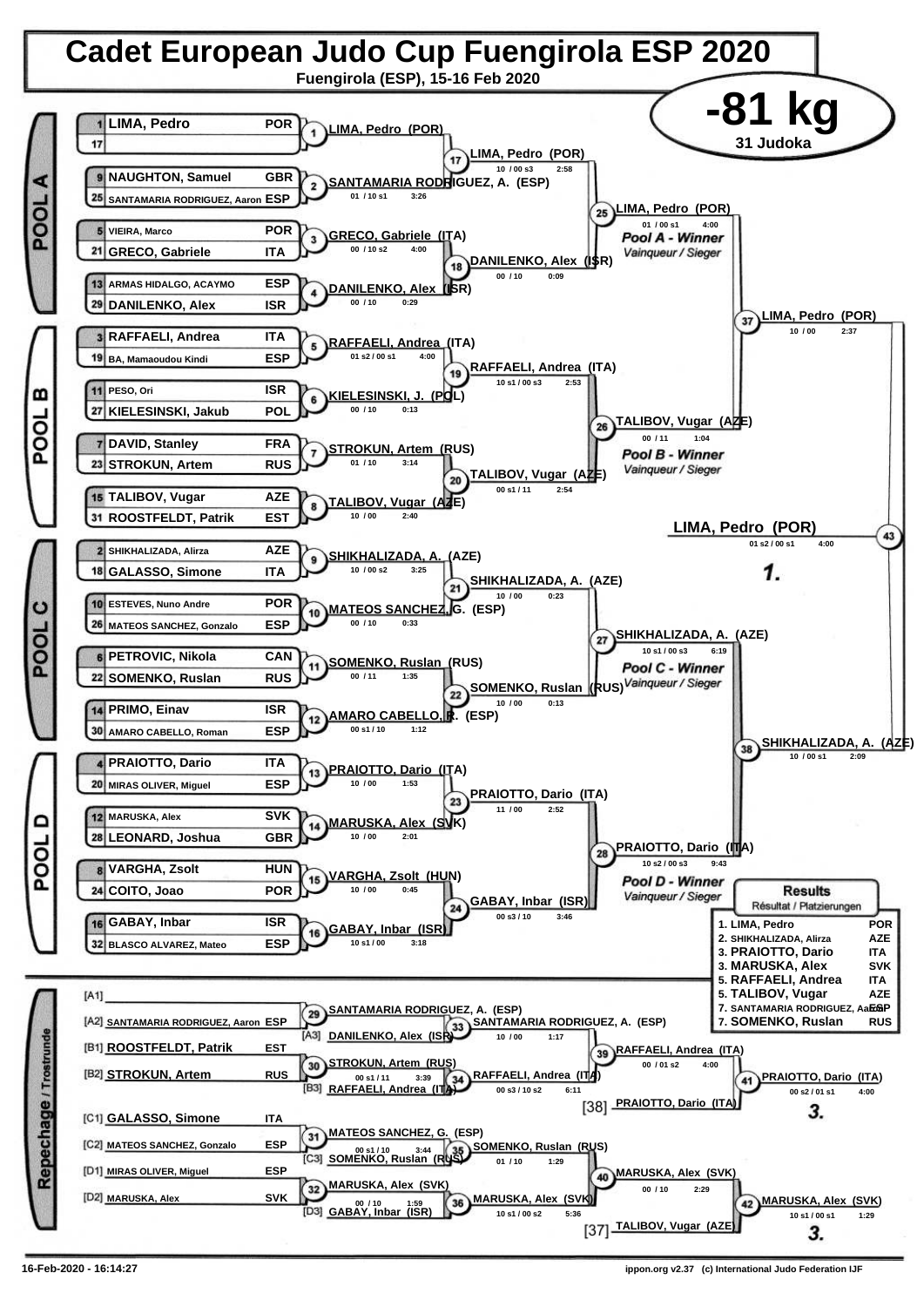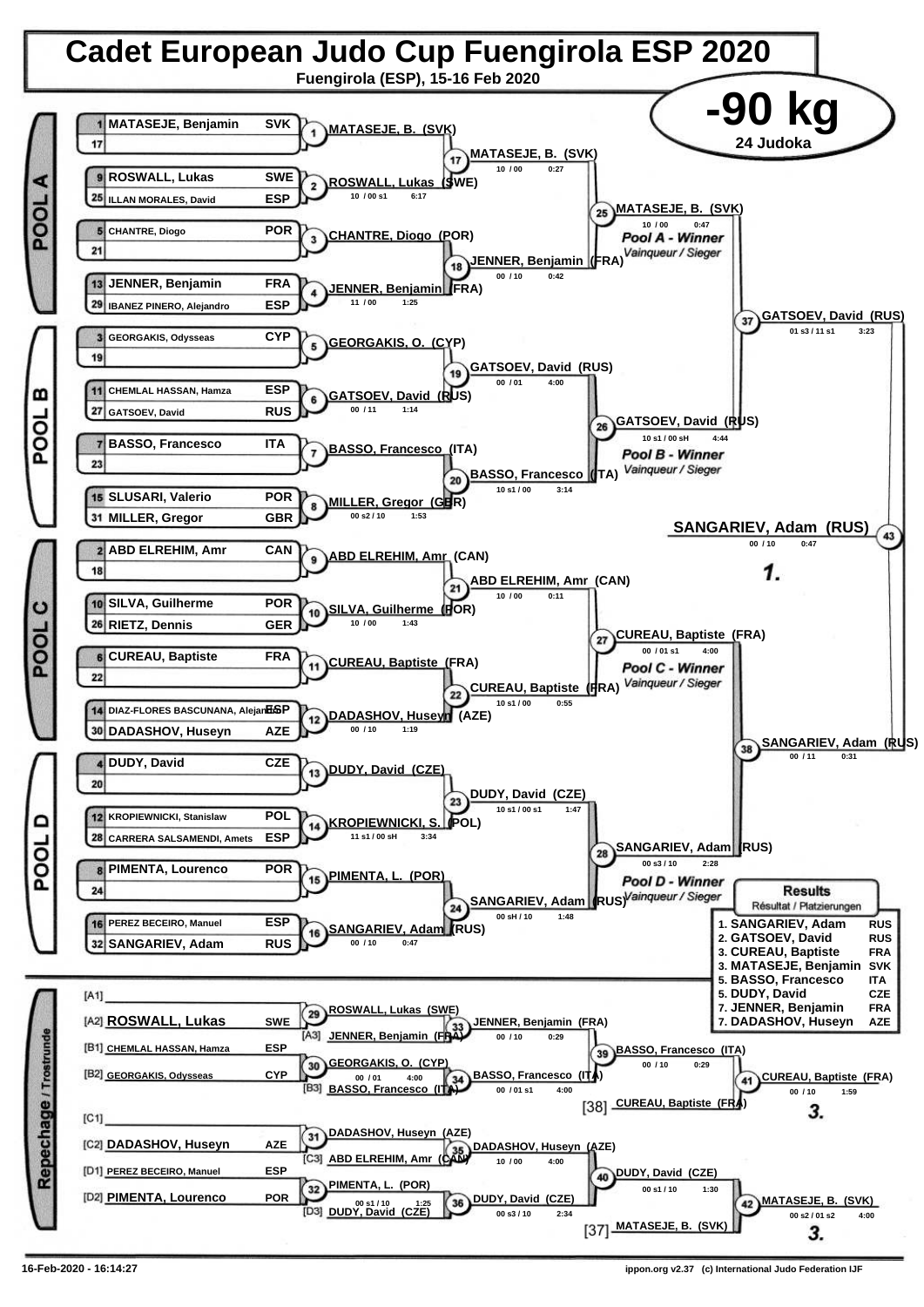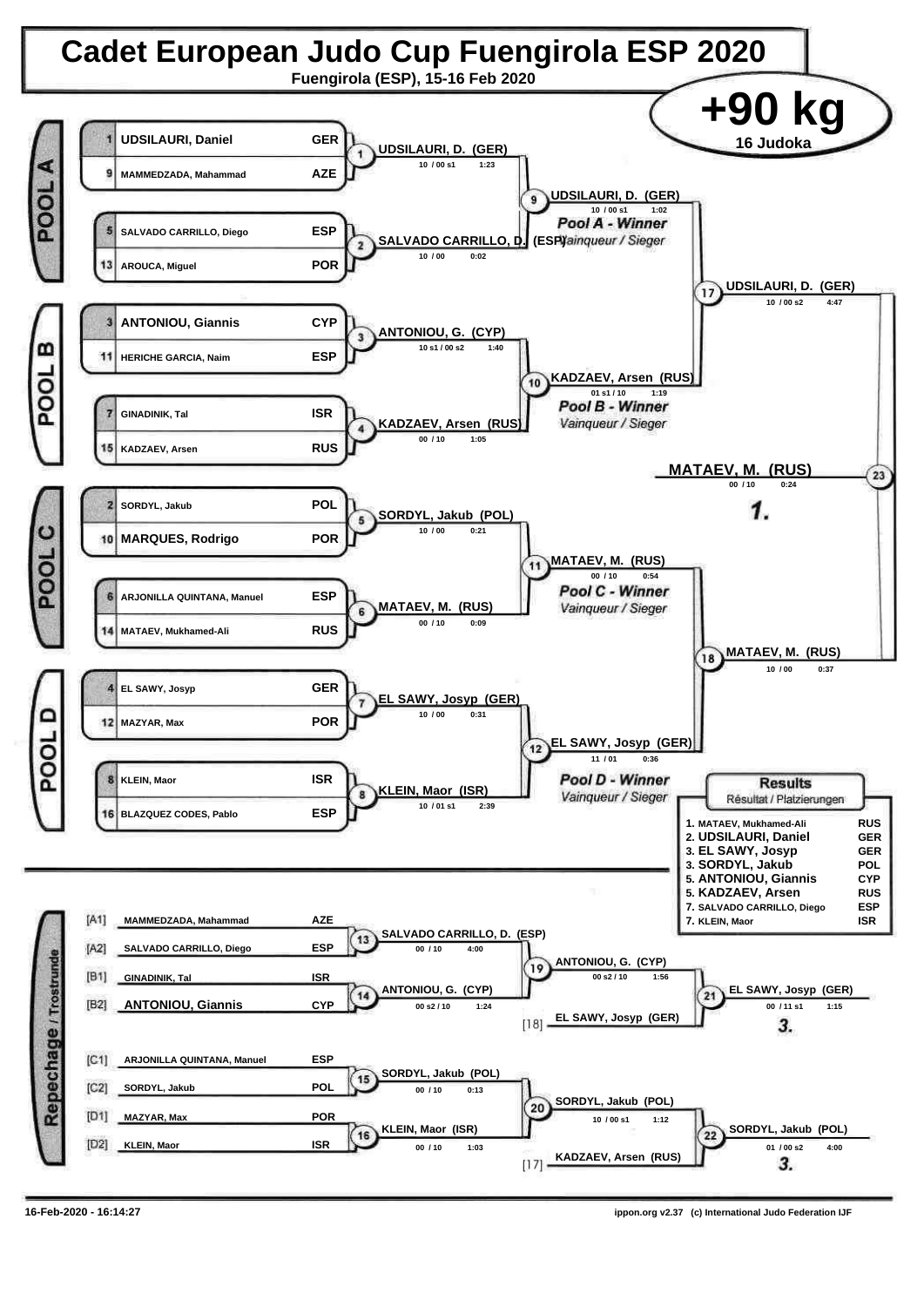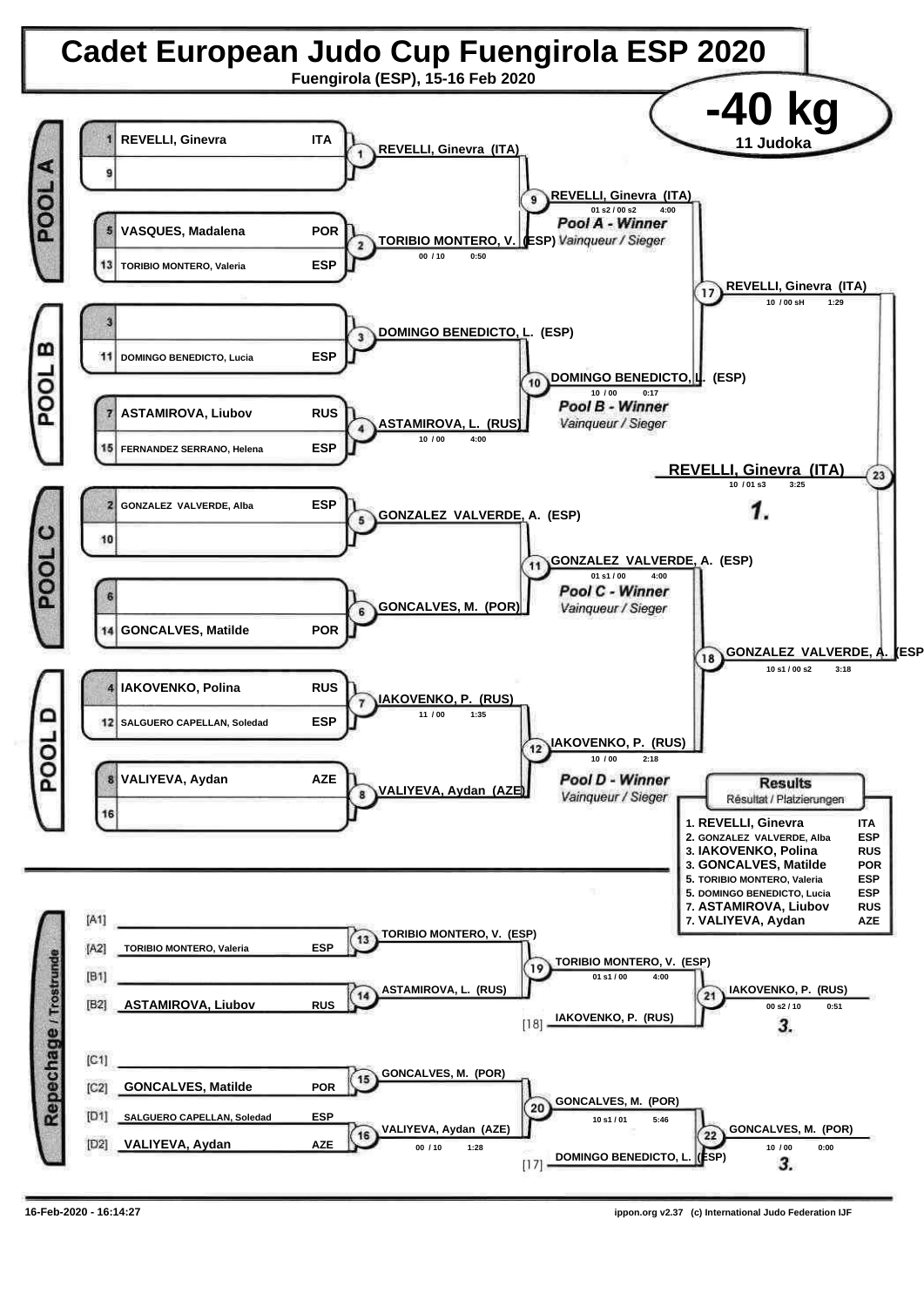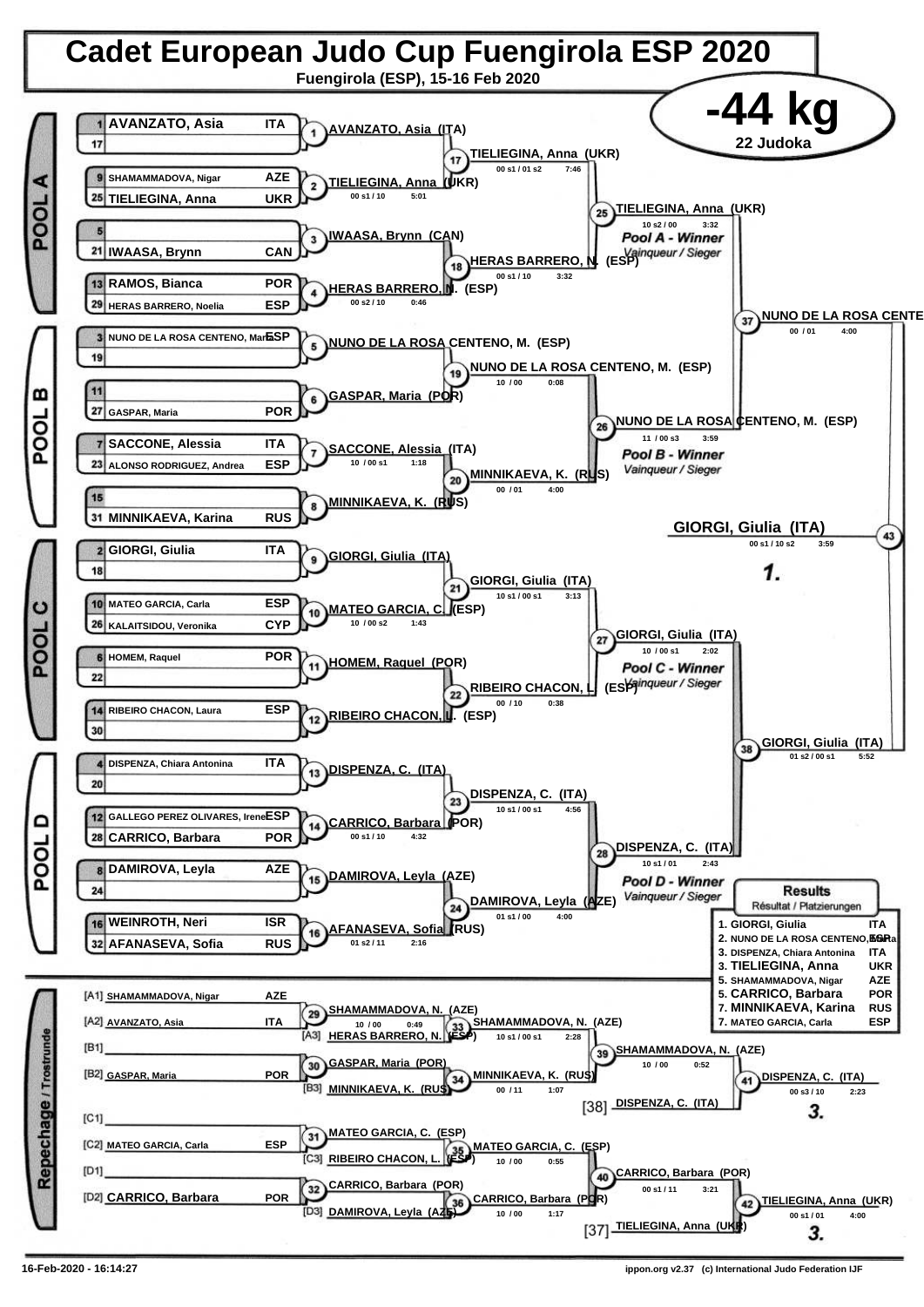

**<sup>16-</sup>Feb-2020 - 16:14:27 ippon.org v2.37 (c) International Judo Federation IJF**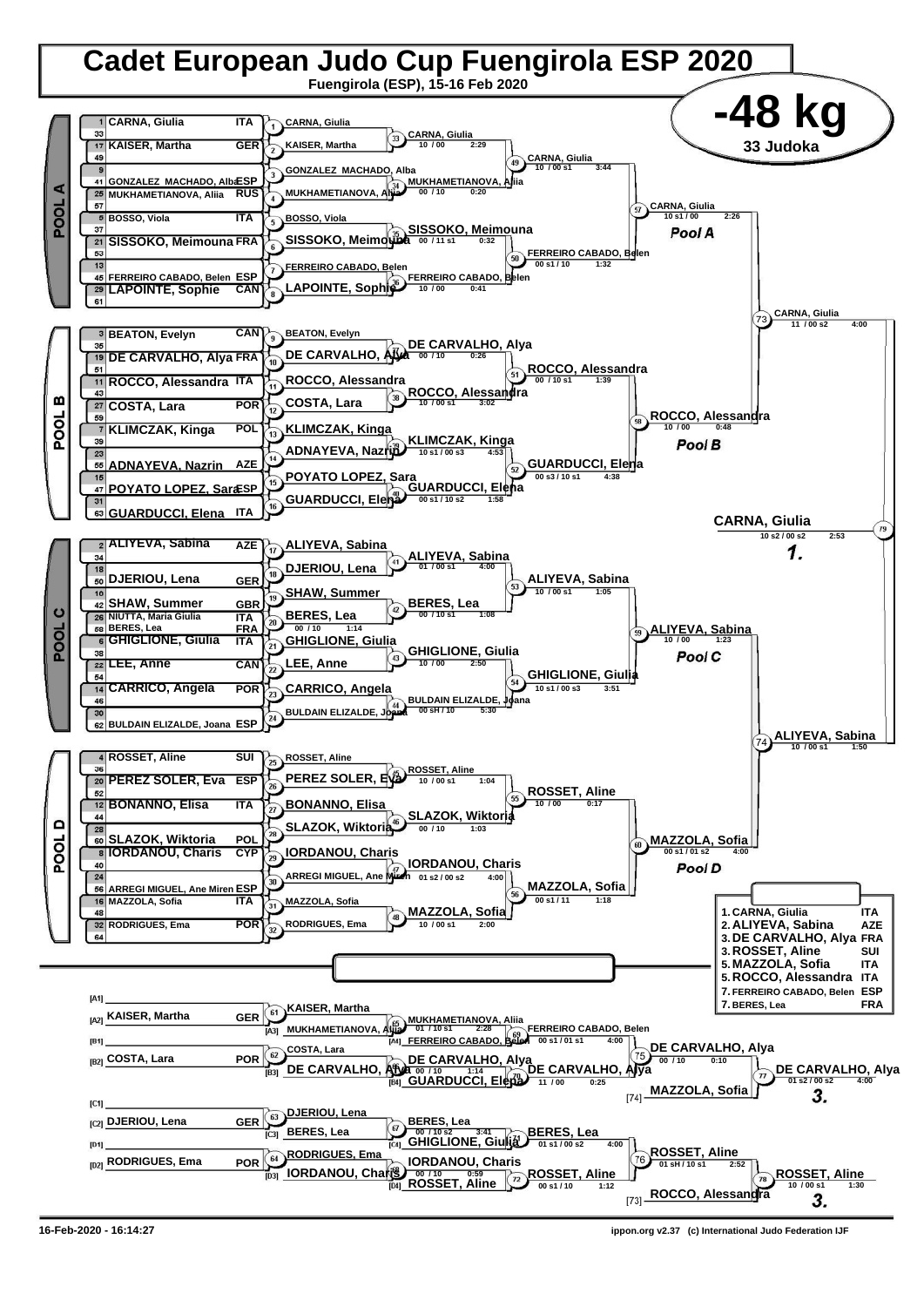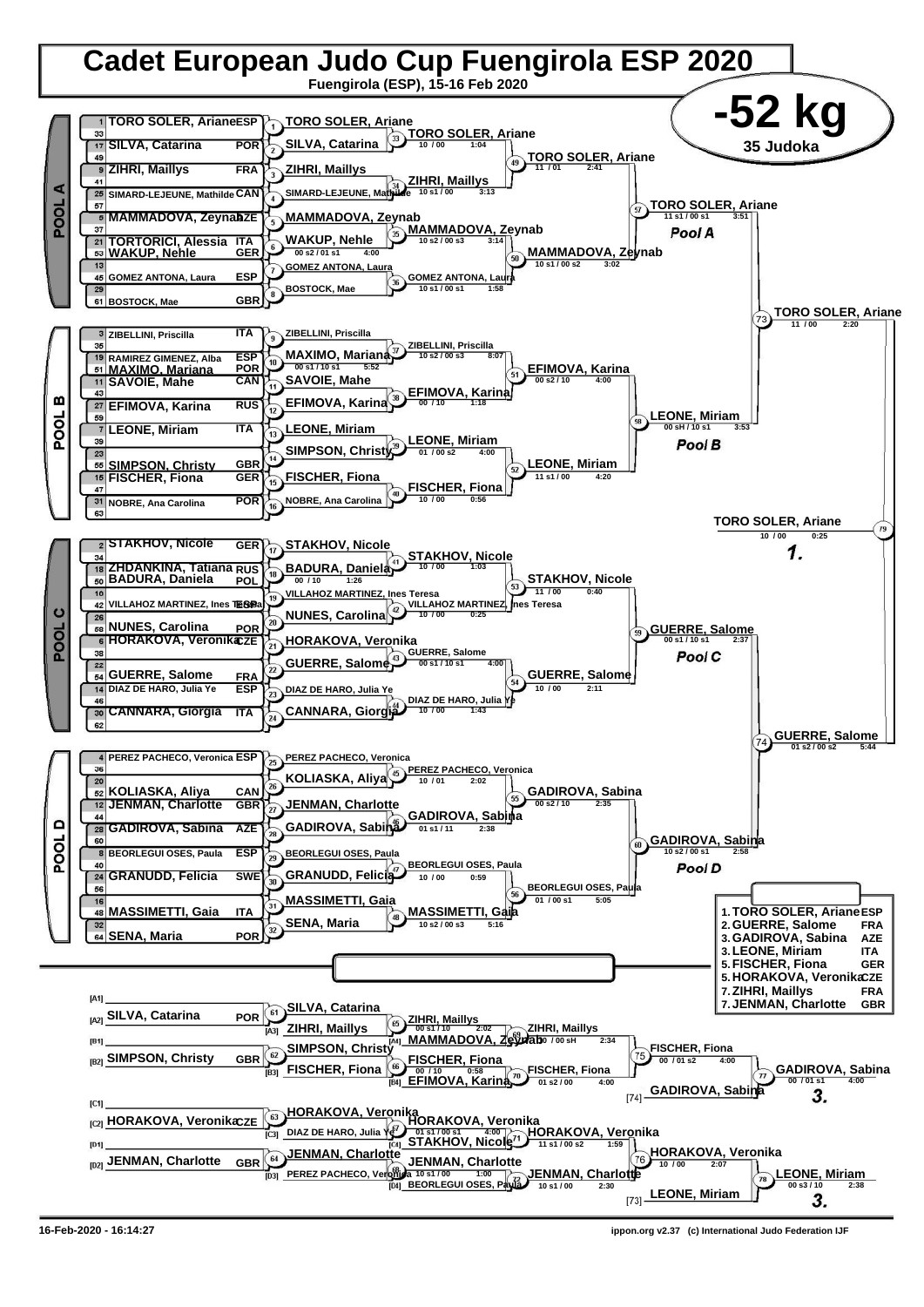

**16-Feb-2020 - 16:14:27 ippon.org v2.37 (c) International Judo Federation IJF**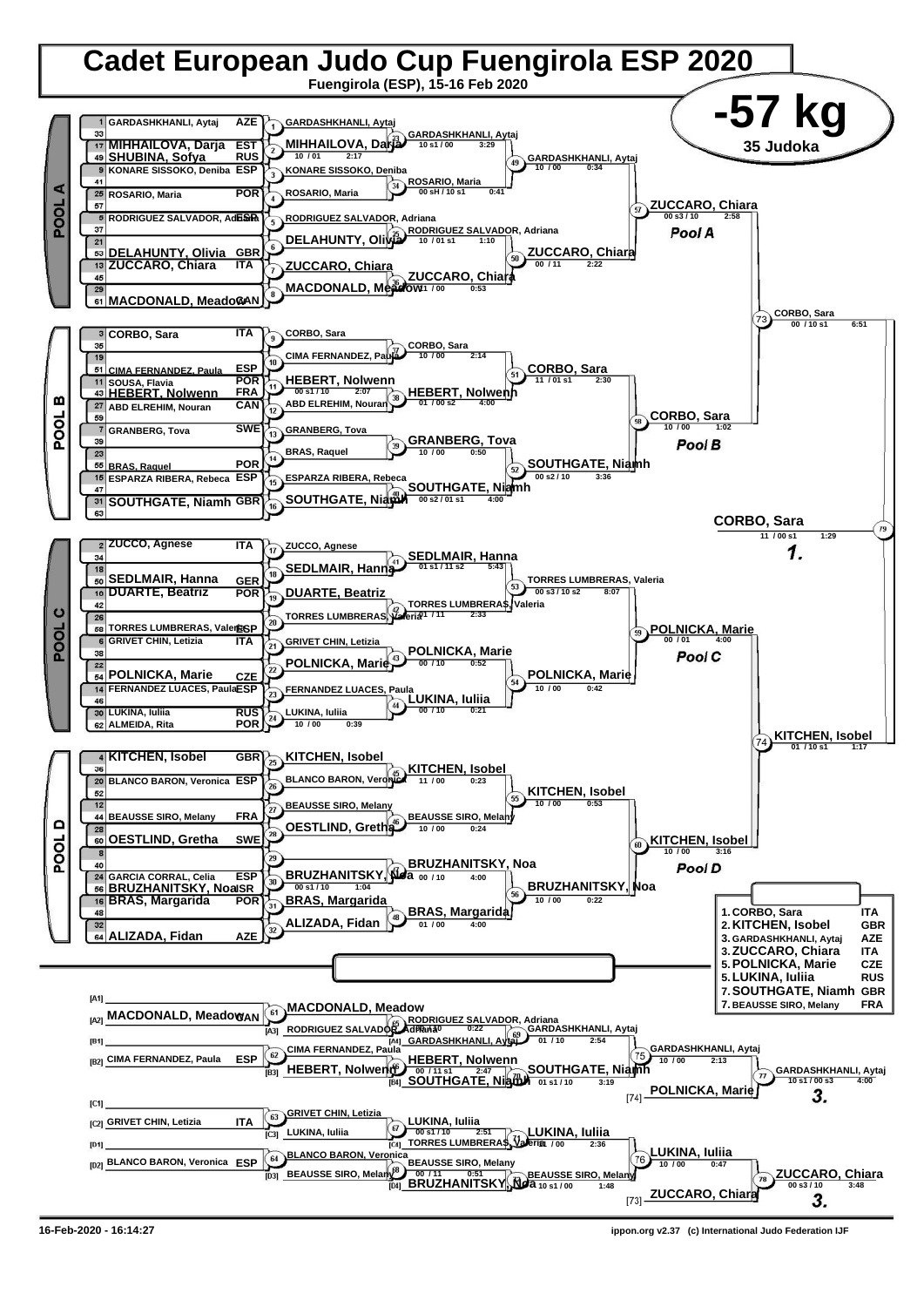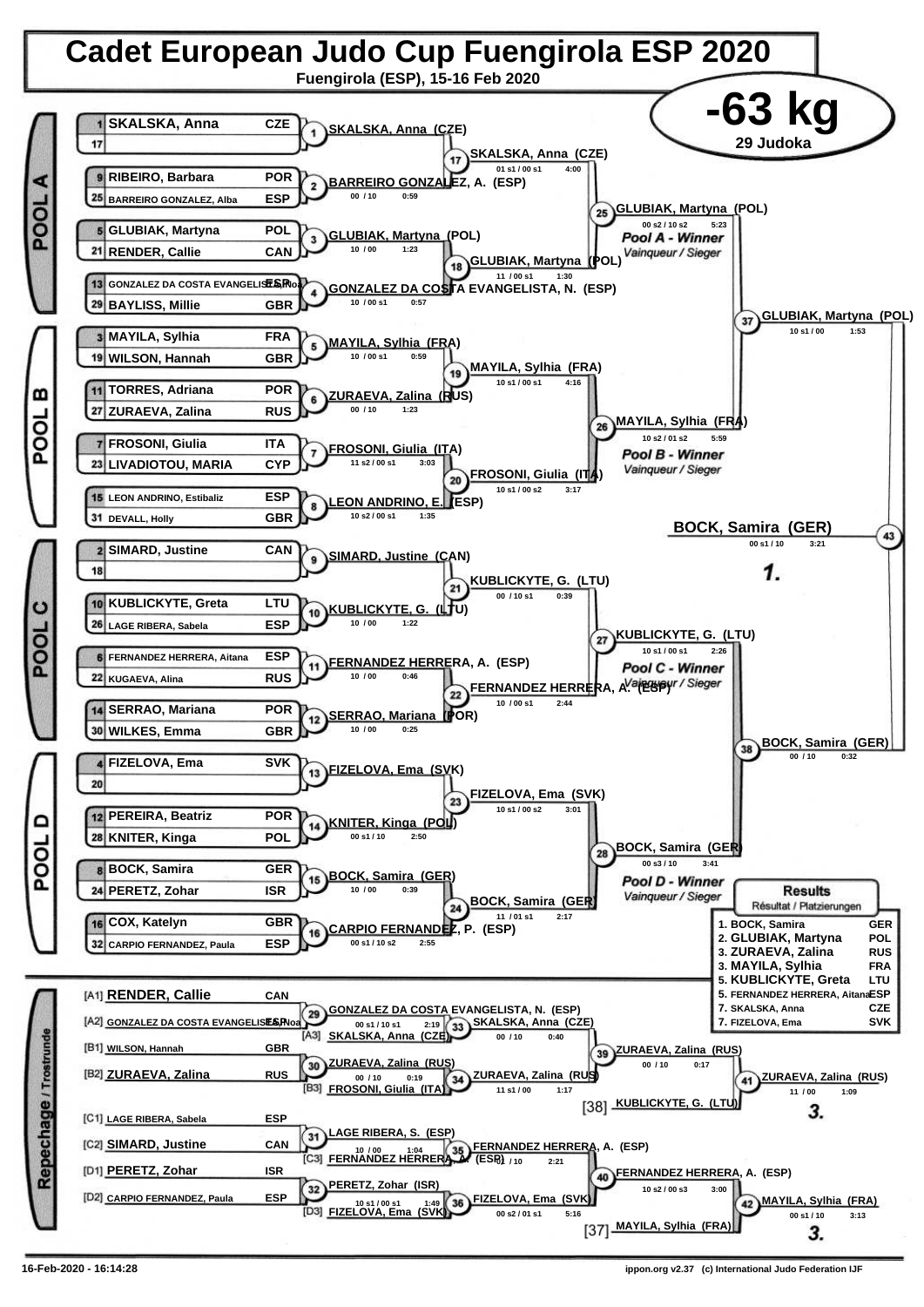